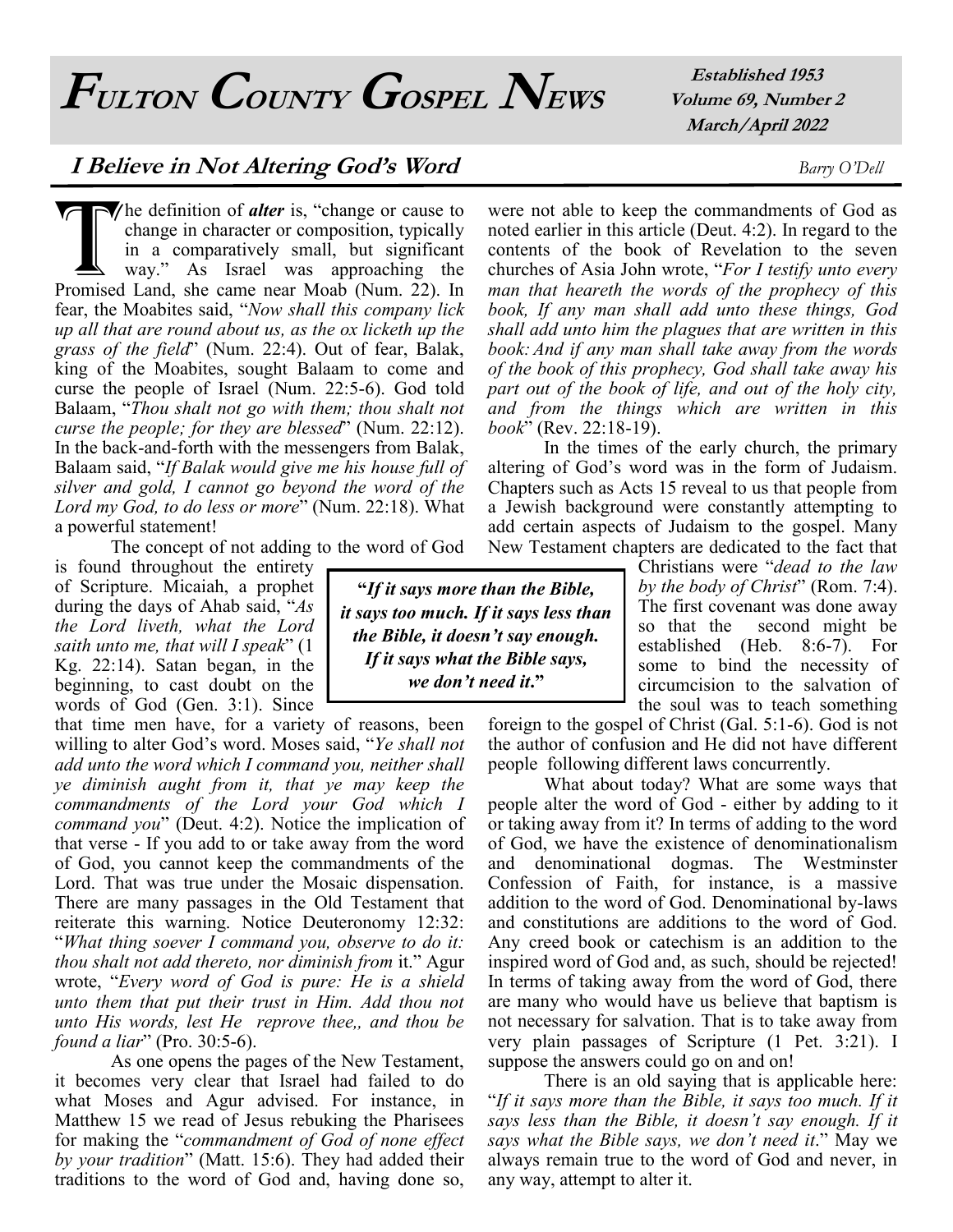Solution Compare is the U.S. These do not would..." (fill in the blank). These do not understand the nature of God. Yes, God is omnipotent, but that does not mean that God has not limited Himself. If one had all power and  $\blacktriangledown$  ome folks boast: "Well, if I were omnipotent, I would..." (fill in the blank). These do not understand the nature of God. Yes, God is omnipotent, but that does not mean that God it only for his own selfish desires, one would never understand love and sacrifice. I am grateful that the One Who has all power also has the perfect and upright character and nature to wield that power morally, ethically, and beneficially. His holiness channels His power to only do that which is holy and right.

Our context comes from Israel's historical march through the wilderness after God's great and grand deliverance from Egyptian captivity. Israel cried out to God for deliverance, so God raised up a deliverer from among the people, Moses. In our text, Deuteronomy 3, God had delivered Og, a remnant of the giants, into the hands of Israel (Deut. 3:1-11). They saw God work through them to conquer Sihon, "king of Heshbon, utterly destroying the men, women, and children of every city" (v. 6). Israel had experienced God's power at every hand! From the ten plagues in their departure from Egypt (Ex. 7-11) to the Red Sea crossing (Ex. 14), and God's continued care in the wilderness, they saw God's power! Their clothes did not wear out and their sandals did not cause blisters or swelling on their feet (Deut. 8:4; 29:5). A "Rock" followed them, providing water for their needs, and God blesses them with manna from heaven (Ex. 16; cf. 1 Cor. 10:1-11). They followed a pillar of smoke by day and of fire by night for forty years (Ex. 13:21). They even heard the voice of God at Sinai (Ex. 20).

Most read over these verses and never realize the amazing connections to the Savior. We must remember that God made a promise to Abraham (Gen. 12). In that threefold promise God swore to make of Abraham a mighty nation (Israel), to give them the land on which Abraham's feet had trod, and to bless all nations through Abraham's Seed, Jesus (Rom. 7:14; Gal. 3:16). When we read of God's great power displayed through His development and protection of Israel, we should stand in awe of the fact that it was for the purpose of saving each of us (Titus 1:2; Eph. 1:4). The plan God had from the creation of the world was being fulfilled in Israel's development into a nation, for the purpose of bringing Jesus into the world at exactly the right time (Gal. 4:4). Just think about it, God was able to weave His will through the millennia, working through the rise and fall of nations, choices people would make for good or ill, even among those who were rebellious, to accomplish His will in bringing Jesus into this world to be offered for man

(Isa. 9:6-7: *"the zeal of the Lord of hosts will perform this*" – Cf. Acts 2:23-24). Through this, God demonstrated the greatest love and sacrifice man has ever known (Rom. 5:8-9; John 15:13; 3:16). Truly, we love Him because He first loved us (1 Jn. 4:19).

Through Christ's sacrifice God's righteousness was on display and the power of the Gospel is declared (Rom. 1:16-17). The promised Christ was offered for each one of us, dying for sin, being buried, and then resurrected for our justification (1 Cor. 15:1-4; Rom. 1:4; 4:25). Through the power of the Gospel there is salvation from sins past (Rom. 6:1-7; Rom. 3:24-25; 2 Pet. 1:9). Through the power of the Gospel there is deliverance from sins present (Col. 3:1-17; Phil. 3:10). Through the Gospel we learn what sin is (1 Jn. 3:4), we learn what repentance is (Matt. 21:28-31), and we experience the power of God unto salvation from the life we once lived to the life God calls us to in Christ Jesus (Lk. 9:23). God delivers one from their own personal "Egypt," or captivity to sin, and sets them on the journey to the promised land. He equips one for the battles (Eph. 6:10-18). We are to **trust** in the power of God to see us through to our own inheriting of the promised land, the place prepared for us from the foundation of the world (Jn. 14:1-3; Matt. 25:34).

Israel experienced God's power but failed to trust God (Num. 13). When the time came to obey God's directive and enter the promised land as God's tool of judgment on the nations (Gen. 15:16) they balked, they doubted God's power and they wandered 40 years in the wilderness until everyone from that generation died, having never been able to enter the promised land (Heb. 3:15-19). Moses too was disallowed from entering the promised land. His transgression was in not sanctifying God in the sight of the people by striking the rock instead of speaking to it and saying: "Must we give you water" (Num. 20:9-12). He later pled with God to allow him to enter the promised land, even extolling God's greatness and might. Yet, God told him: "Enough of that! Speak no more to Me of this matter" (Deut. 3:26). His sin kept him out! Our unrepentant sin will keep us out of the "promised land." May we learn this valuable lesson: "Beware, brethren, lest there be in any of you an evil heart of unbelief in departing from the living God..." (Heb. 3:12). Remember, one can experience the power of God's salvation and still be drawn back to the world of sin and lose out on entry into the promised land (2 Pet. 2:20-22; Heb. 6:4-6; cf. 2 Pet. 1:11). May we trust in the salvation God offers through Christ, His providential care and concern for each of us, and the promise regarding His will that we "can do all things through Christ who strengthens" us (Phil. 4:13).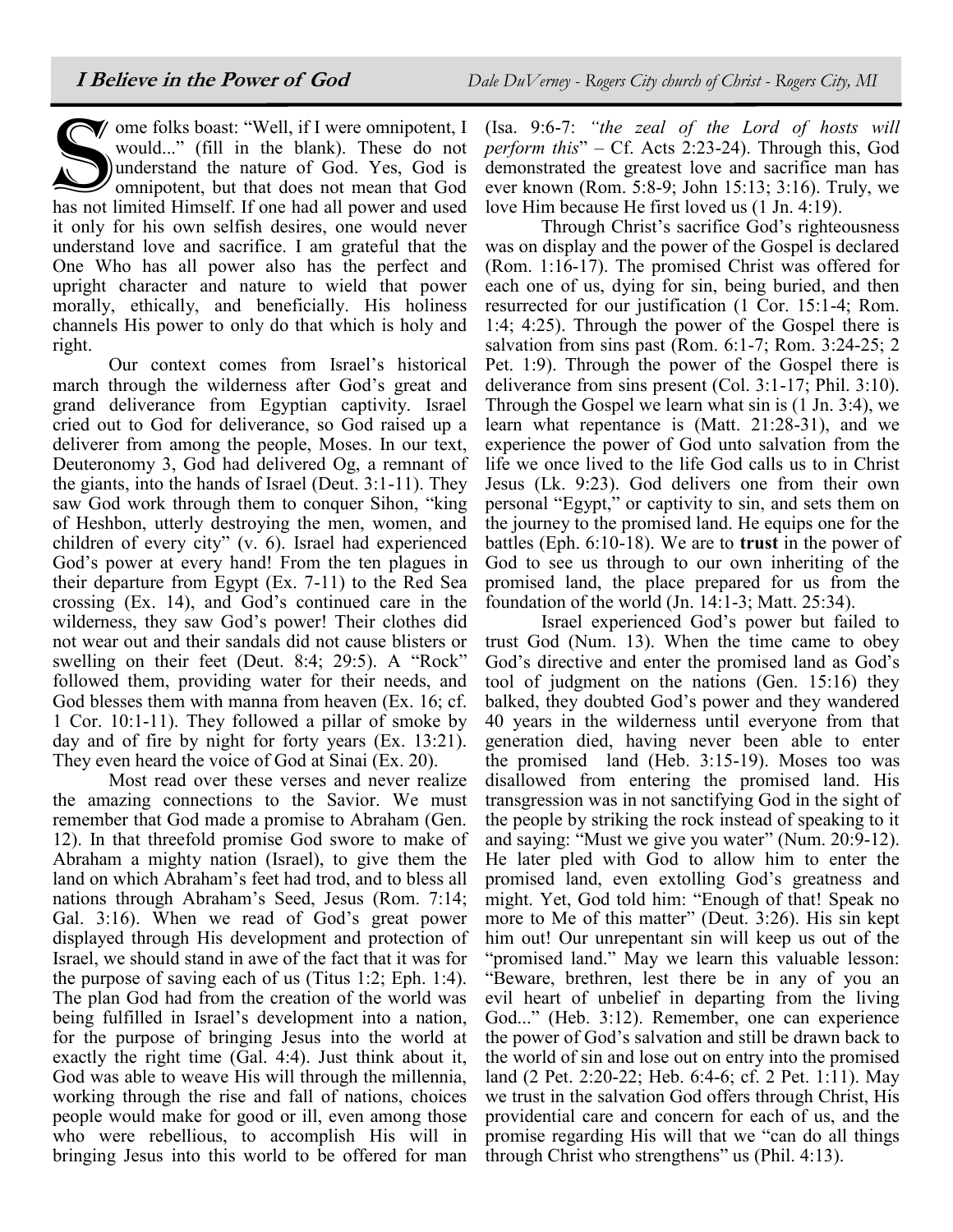avid McCullough, in his book Mornings<br>On Horseback, tells an interesting story<br>about young Teddy Roosevelt. Mittie, his<br>mother, had found he was so afraid of the<br>Madison Square Church that he refused to set foot avid McCullough, in his book *Mornings On Horseback,* tells an interesting story about young Teddy Roosevelt. Mittie, his mother, had found he was so afraid of the inside alone. He was terrified of something called the "zeal." It was crouched in the dark corners of the church ready to jump at him, he said. When she asked what a zeal might be, he said he was not sure but thought it was probably a large animal like an alligator or a dragon. He had heard the minister read about it from the Bible. Using a concordance, she read him those passages containing the word ZEAL until suddenly, very excited, he told her to stop. The line was from the Book of John, "*And his disciples remembered that it was written, 'The ZEAL of thine house hath eaten me up*." We are not expected to be frightened by the presence of the Lord. However, we must have a healthy amount of fear and reverence in the presence of the Lord.

Christians should have a healthy fear of the Lord. The Bible says, "*The fear of the LORD is the beginning of knowledge; fools despise wisdom and instruction*" (Pro. 1:7). Here, Solomon points out the connection between a fear of the Lord and the possession of knowledge and wisdom. Knowledge pertains to an understanding of the facts of truth. Wisdom is the ability to apply those facts to life and use them properly. So then, attaining wisdom and knowledge is about learning how to view life properly. This ability enables us to make the most of our lives. The "beginning" of wisdom and knowledge is a fear of the Lord. To fear God is the first and most important step on the path to making the best use of our lives. Without fear of the Lord, our lives will never reach their full potential.

Still, what does it mean to fear the Lord? Sure, to have a fear of the Lord does not mean that we are so frightened of Him that we dread being in His presence. This kind of fear will cripple us spiritually rather than motivate us to do our best. "The fear of the Lord" has basically two elements. First of all, a fear of the Lord is a healthy fear of God's displeasure and discipline. We cannot forget that God is a just God. His justice demands that sins which are not forgiven must be punished. Sin cannot enter heaven, so sin which is not forgiven must be punished in hell. We should have a healthy amount of fear regarding that reality. Peter wrote, "*And if you call on him as Father who judges impartially according to each one's deeds, conduct yourselves with fear throughout the time of your exile*" (1 Pet. 1:17). When we think of God as judge, it will produce a reverence and respect of Him. We fear

the prospect of His wrath.

The second element of the "fear of the Lord" is a respectful love which earnestly desires to please God. God has done much to demand our respect. He is our Creator, Provider, and Savior. Without Him, we would have nothing and be nothing. His love motivated Him to sacrifice His only-begotten Son for us. God's love should motivate us to respectfully return His love. Solomon wrote, "*The end of the matter; all has been heard. Fear God and keep his commandments, for this is the whole duty of man*" (Ecc. 12:13). Jesus said, "*If you love me, you will keep my commandments*" (Jn. 14:15). In these two passages, both a fear of the Lord and love for the Lord are connected to obedience of God's commandments. This shows the connection between fear and love. To fear God is to love God and have a burning passion to please Him in all that we say, think, and do.

A lack of fear will eventually produce a lack of restraint. When we do not respect God, we will have no motivation to live according to His direction. Morality is absent where fear of God is absent in a person's heart. Without fear of God, a man will flirt with evil and be corrupted by it. He will not be motivated to repent of his sins and seek forgiveness. Paul attributed the sinfulness of the ancient Gentiles to the fact that "*There is no fear of God before their eyes*" (Rom. 3:18). Joseph was able to resist the temptations of Potiphar's wife because he refused to commit great wickedness before God (Gen. 39:9). Fear of God motivated him to restrain his urges. The Bible says, "…*by the fear of the LORD one turns away from evil*" (Pro. 16:6). Also, the Bible says, "*The fear of the LORD is hatred of evil. Pride and arrogance and the way of evil and perverted speech I hate*" (Pro. 8:13). Sin is a disappointment and aggravation to God. The one who fears God does not want to disappoint God. Therefore, he will passionately resist the temptation to sin. So then, we would do well to develop a healthy fear of the Lord in our hearts. The Bible teaches us that faith comes by hearing the word of God (Rom. 10:17). Fear also comes by hearing the word of God. Moses gave this command, "…*you shall read this law before all Israel in their hearing. Assemble the people, men, women, and little ones, and the sojourner within your towns, that they may hear and learn to fear the LORD your God, and be careful to do all the words of this law, and that their children, who have not known it, may hear and learn to fear the LORD your God, as long as you live in the land that you are going over the Jordan to possess*" (Deu. 31:10-13). Every sermon, lesson, and period of Bible study should deepen our fear and respect for the Lord.